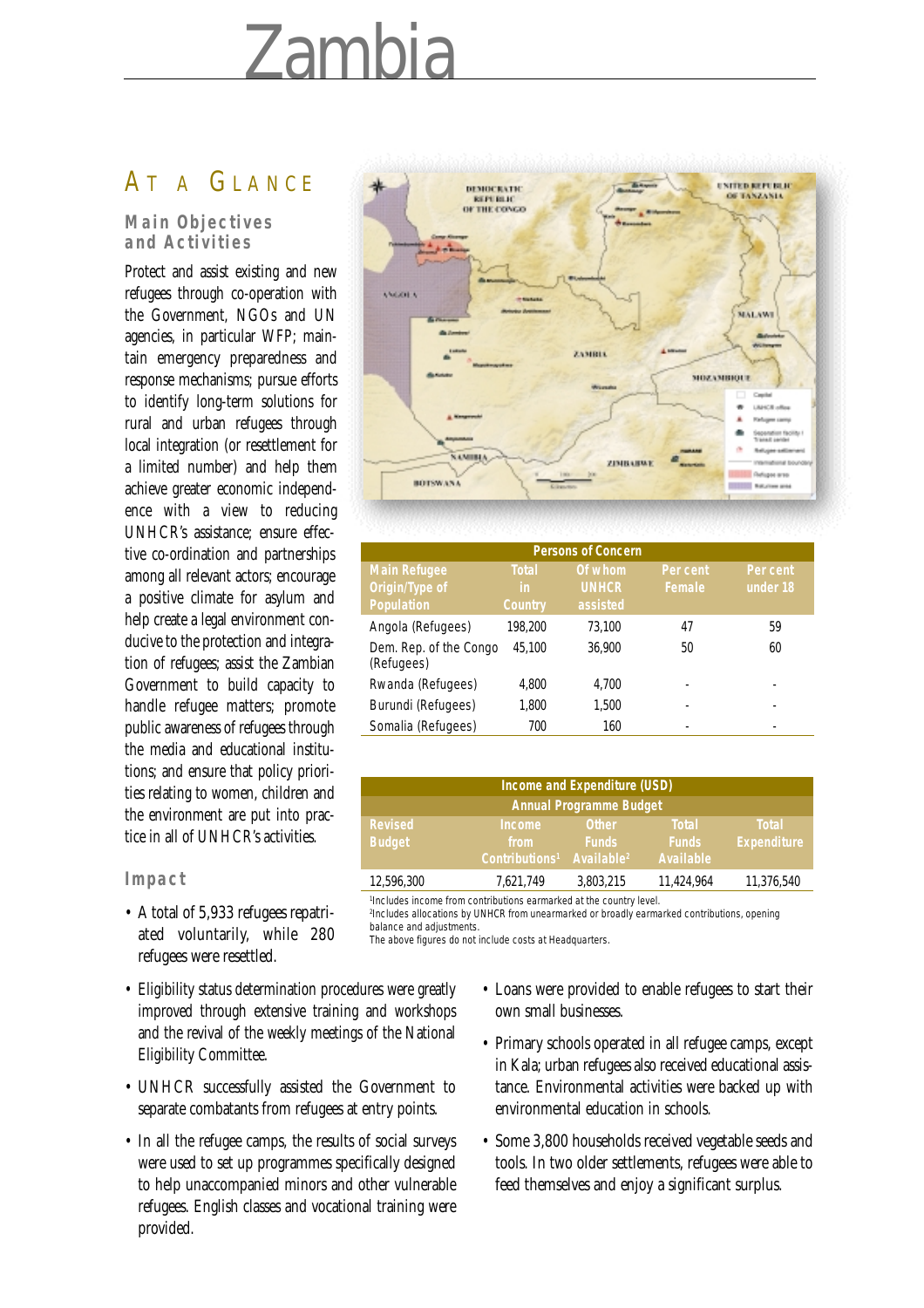## WORKING ENVIRONMENT

## **The Context**

The influx of refugees into Zambia continued throughout 2000 as a result of the continued conflicts in the Democratic Republic of the Congo (DRC) and Angola. The Government was at the centre of efforts to negotiate a settlement of the conflict in the DRC and spearheaded several attempts to revive the Lusaka Peace agreement. Unfortunately, any positive results were short-lived and hostilities continued, resulting in the arrival of more refugees. At the same time, more refugees continued to arrive from Angola, where fighting escalated. The situation along the border with Angola remained volatile throughout the year. The presence among the new arrivals of persons believed to be *União Nacional para Independencia Total de Angola* (UNITA) combatants became a particularly sensitive issue and tended to sour bilateral relations between Zambia and Angola. The border areas with the DRC were no less fragile, particularly in the last quarter of 2000, when large numbers of military personnel arrived in Zambia along with the refugees. These developments raised concerns that the conflicts in neighbouring countries could spill over into Zambian territory.

#### **Constraints**

Refugees from Angola and the DRC arrived in relatively inaccessible locations, which made the transportation and delivery of assistance to refugees a major challenge throughout the year. Logistical problems were particularly acute during the rainy season. The influx of Congolese refugees into the Kaputa-Chiengi axis in December also posed logistical problems. This area is difficult to reach by road; the trucking fleet was small and the vehicles old. These problems precluded the establishment of an assistance programme along the border areas and, consequently, refugees had to be transferred to Kala camp, which grew from an estimated population of 5,000 refugees to nearly 12,000.

A serious challenge was the instability throughout 2000 of the supply of food for the refugee programme. The difficulties were compounded by the lack of a WFP warehouse in Zambia to stockpile food. Although food was ultimately always provided, often through borrowing from other national programmes, unpredictable supply lines often left refugees in a precarious situation.

The depreciation of the local currency affected fuel prices, which almost doubled, with serious consequences for operational budgets. Transport and other logistical activities were particularly affected by the rise in fuel costs.

## **FUNDING**

UNHCR's financial constraints world-wide made it difficult to generate enough momentum for the programme to run as planned. UNHCR and implementing partners were required to undertake repeated budgetary reviews and partners' funds were delayed (specific emergency requirements were eventually funded from allocations from the Operational Reserve). A freeze on new posts resulted in serious staff shortages during various emergencies. It was soon clear that targets could not be achieved, and a number of activities, such as the construction of two schools in Mwange and the repair of roads in Nangweshi, Mayukwayukwa, Kala and Meheba, were deferred or cancelled altogether.

## A CHIEVEMENTS AND I MPACT

#### **Protection and Solutions**

UNHCR worked closely with the Government to ensure proper adherence to the principles of international protection in the treatment of refugees, and in particular, to reduce the arbitrary arrest and detention of urban refugees. The key here was to establish criteria according to which refugees would be allowed to reside in Lusaka. Subsequently, a sub-committee on residency was created (under the umbrella of the National Eligibility Committee) to decide on refugees seeking to reside in urban areas. UNHCR also supplied equipment and software for a registration project, which included the issuance of refugee identity cards, recognised across the country by the police and immigration authorities. UNHCR organised various seminars and workshops for government, police and immigration officials, NGOs and UN agencies involved in refugee matters, in order to raise awareness of the various challenges that have to be met in order to secure a safe and secure environment for refugees in Zambia.

A potentially serious situation resulted when military personnel and irregular combatants from the DRC and Angola mingled with refugees arriving in Zambia. This raised concerns about the spread into Zambian territory of conflicts in neighbouring countries. Working closely with UNHCR, the authorities were able to separate the military elements from the civilian asylum-seekers at entry points and to intern them in separate locations, thus helping to ensure that refugee programmes retained their neutral, humanitarian character.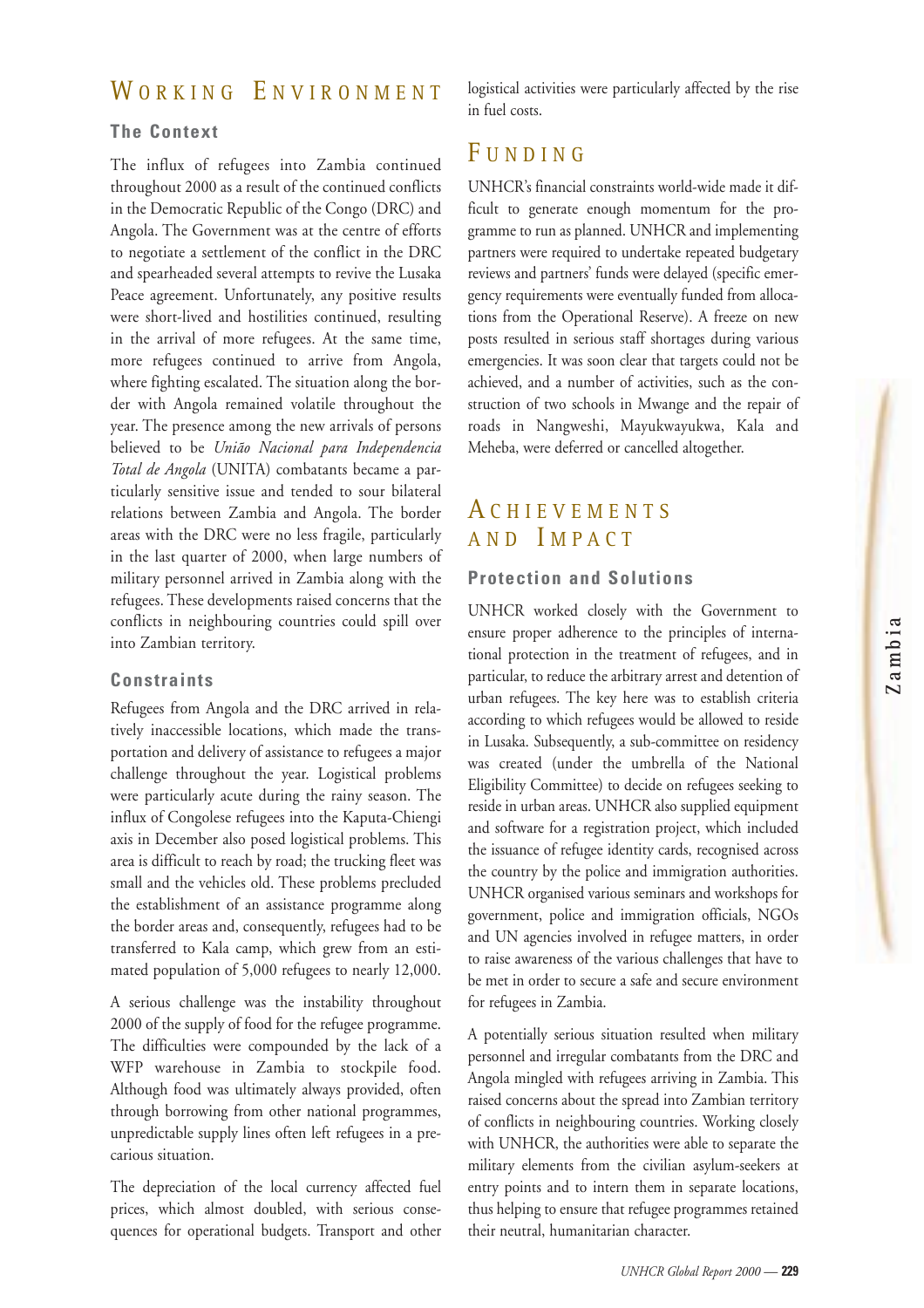The overall coherence and effectiveness of eligibility status determination procedures was improved through extensive training and workshops and the revival of the weekly meetings of the National Eligibility Committee. This resulted in the clearance of a considerable backlog. Out of a total of 651 applicants for refugee status, 340 were recognised as refugees.

UNHCR continued to advocate the necessity and importance of revising the country's refugee legislation so as to facilitate the naturalisation and local integration of refugees. So far, legal snags have rendered naturalisation impossible in Zambia, even on a case-by-case basis. A total of 5,933 refugees repatriated voluntarily, 5,768 to the DRC, 98 to Angola and 67 to other countries. At the

same time, 280 refugees were resettled (148 Rwandans, 60 Burundians, 56 Congolese, nine Somalis and seven Angolans).

## **Activities and Assistance**

*Community Services:* In all the refugee camps, social surveys were conducted to help identify and establish programmes in favour of vulnerable groups. The approach underlying these programmes was to insist that the community take responsibility for integrating vulnerable individuals through community help with domestic chores, the provision of material support (clothes, shelter construction) and the fostering of unaccompanied minors. Relatives of unaccompanied minors

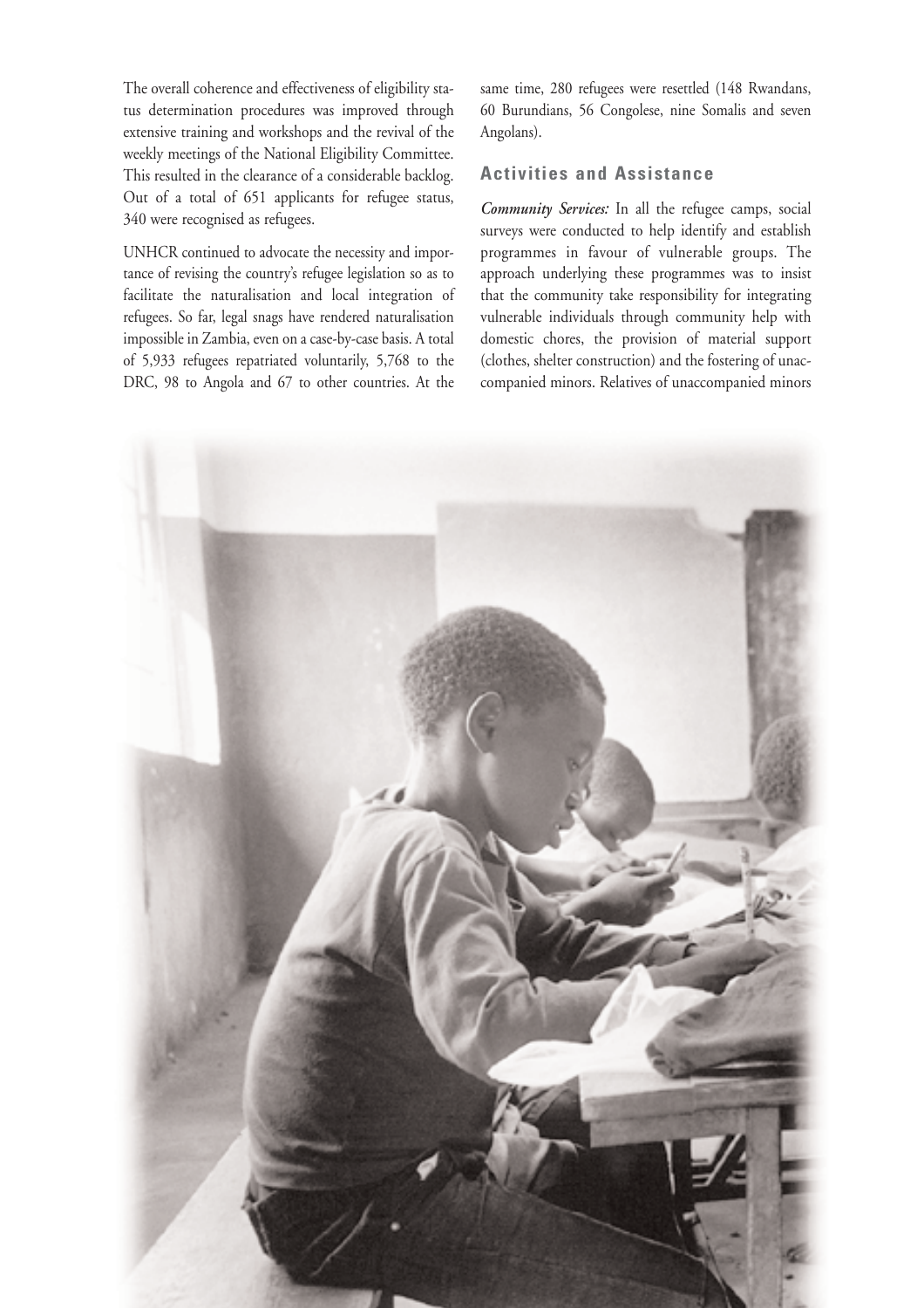were traced whenever possible. Community self-help orthopaedic centres were set up for amputees: prostheses and other aids were manufactured and repaired and basic physiotherapy was offered. Various interest groups were encouraged, such as peer support groups, which could provide counselling on, for example, issues of domestic violence. Community schools and youth centres were established, largely to engage vulnerable members of the community in cultural and sports activities. In urban areas, UNHCR's implementing partners visited the homes of 156 urban refugees and identified 70 extremely vulnerable cases, including 22 unaccompanied minors and orphans. A total of 104 refugees received English language and vocational training, conducive to self-reliance. Roughly half of the beneficiaries were women. A total of 80 refugees graduated from various vocational courses by the end of 2000. A few loans were also provided to help refugees launch small businesses. As a result of these efforts, the number of refugees seeking financial assistance fell from roughly 300 per month in 1999, to 30 in 2000.

*Crop Production:* Although poor terrain and limited space precluded agriculture on any significant scale in the camps, backyard gardening was supported with 3,800 households (90 per cent of the population) receiving vegetable seeds and tools. In the old settlements of Mayukwayukwa and Meheba, where land was

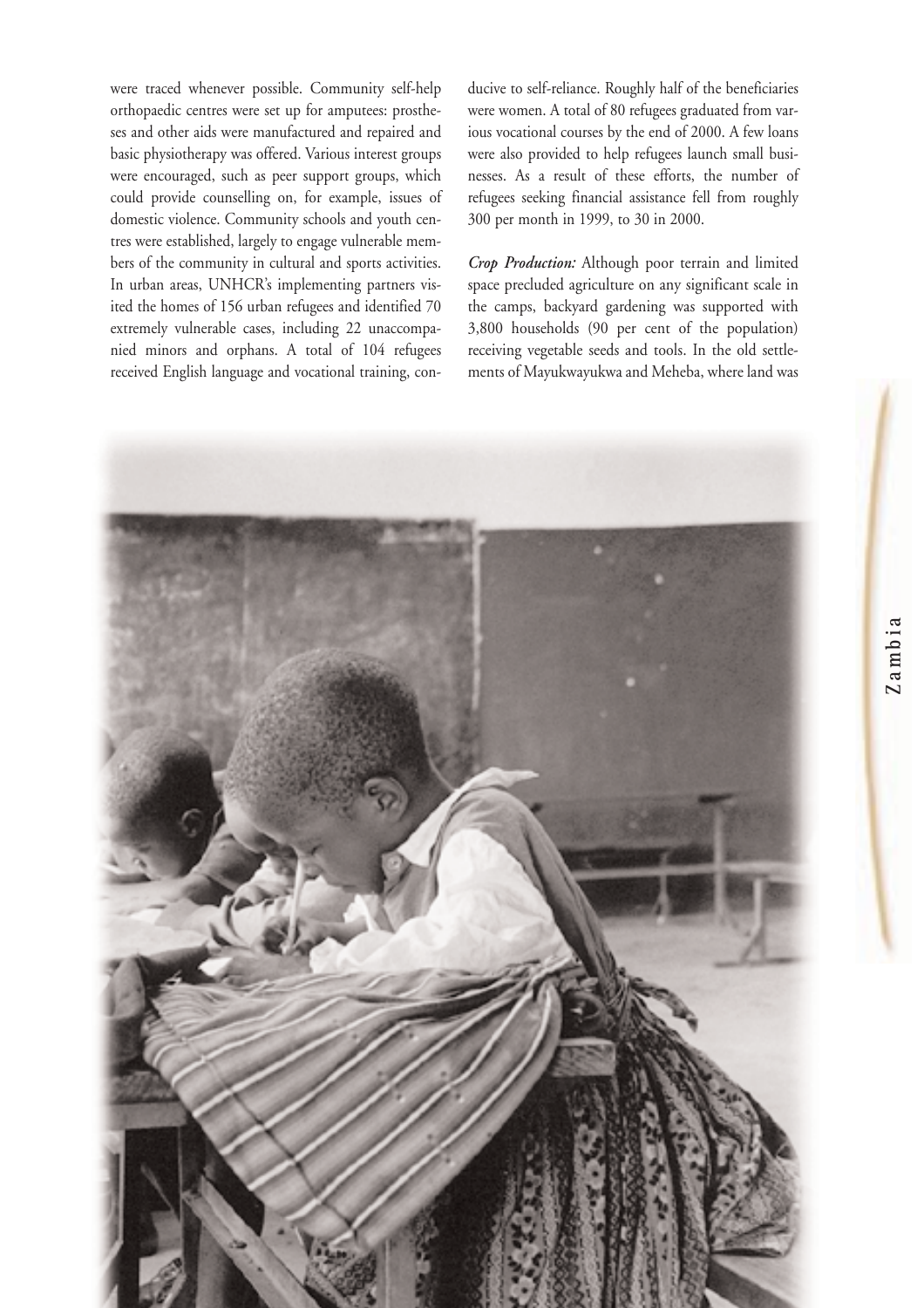made available to refugee households, refugees were able to produce enough to feed themselves and enjoy a significant surplus. A crucial problem remained access to markets outside the settlements; nonetheless, it was clear that the potential existed for an even greater degree of self-reliance. In Meheba alone, income generated by the sale of refugees' agricultural produce amounted to USD 65,000. Environmental education materials were distributed in schools and environmental training activities were carried out in all camps on natural resource awareness and preservation.

*Domestic Needs/Household Support:* The objective of the programme was to provide domestic items to all newly arrived refugees. All new refugees were provided with one blanket per person and one kitchen set, two water containers and one plastic sheet per family (plus 250 grammes of soap per person per month). A total of 46,561 blankets, 26,033 kitchen sets, 18,487 plastic sheets, 31,766 jerry cans and 105,300 kilogrammes of soap were distributed. This was complemented by other vital relief items distributed by NGOs, such as clothing.

*Education:* A total of 13,186 refugee children were enrolled at primary school (6,954 boys and 6,232 girls) and 1,315 at secondary school (863 boys and 452 girls). There were primary schools in all camps, except Kala (which did not have any formal educational activity in 2000), but they were too few, and had too few classrooms, with the result that class sizes of 80 children were not uncommon. For Angolan and urban refugees, the Zambian curriculum was taught, with a view to facilitating local integration, while for the Congolese refugees, the DRC curriculum was taught for eventual repatriation. The strong demand for secondary (and tertiary) education, particularly among Congolese refugees, could not be fully met. Assistance was provided to urban refugees to enable 300 children to go to primary school, and 103 to go to secondary school. In addition, 30 refugees were enabled to take vocational training courses; 147 to receive teaching, nursing and paramedical training; and ten to take English courses. All 124 refugees in the final year of professional courses were able to secure employment. Twenty-five refugees received DAFI scholarships to study medicine and clinical sciences, engineering, educational sciences and agriculture at the University of Zambia.

*Food:* Despite the large increase in the refugee population in the last quarter of 2000, refugees received a full food ration (marred by periodic shortages of certain commodities, such as cooking oil and salt). In some of the camps (Meheba in particular), there were considerable delays in the distribution of food, on account of

the relative inaccessibility of the zones where the new arrivals were settled. The milling of cereals was also a problem in some camps. This was resolved by UNHCR with the purchase of additional mills: four hammer mills were purchased for Nangweshi and one for Mwange. The purchase of additional mills for Mayukwayukwa and Meheba could not go ahead because the requisite funds were not available in time. In many of the camps, the refugees themselves participated actively in the distribution and management of food.

*Forestry:* Five tree nurseries were established. Tree planting was encouraged in Mwange, Mayukwayukwa and Meheba refugee camps. Education on fuel-efficient domestic practices, the prevention of illegal or random cutting of trees, as well as on ensuring observance of demarcated harvesting areas (in which refugees were allowed to collect wood for domestic consumption and construction) was provided.

*Health/Nutrition:* During the refugee influx, medical screening was carried out in transit centres. Recently arrived children between the ages of six months and 15 years were vaccinated against measles. In the camps, upwards of 90 per cent of children under five were immunised. Community health workers, home visitors and traditional birth attendants were actively involved in a number of preventive activities and were instrumental in health education, reproductive health, growth monitoring and peer education, especially on HIV/AIDS and other sexually transmitted diseases. Traditional birth attendants, who assisted in antenatal activities and home deliveries, received training and medical kits. There were in- and out-patient clinics in all the camps, except for Nangweshi, where the district hospital was able to accommodate refugee patients requiring admission. Services provided in the camps included general consultations, the provision of drugs and medical supplies, ambulances (for referrals), systems support and morbidity and mortality surveillance. Basic laboratories and pharmacies were also set up in the camps, thereby reducing the need to refer patients to hospital. Towards the middle of the year, there was an outbreak of tuberculosis, which was treated and monitored with the assistance of community health workers. Malnutrition rates tended to be high in periods of influx; most camps established special feeding programmes on the basis of data collected through nutrition surveys.

*Income Generation:* In all the refugee camps, groups pursued income-generating activities as diverse as carpentry, tailoring, poultry raising, brick-making, fish farming, restaurants, shops and milling. NGOs helped to set up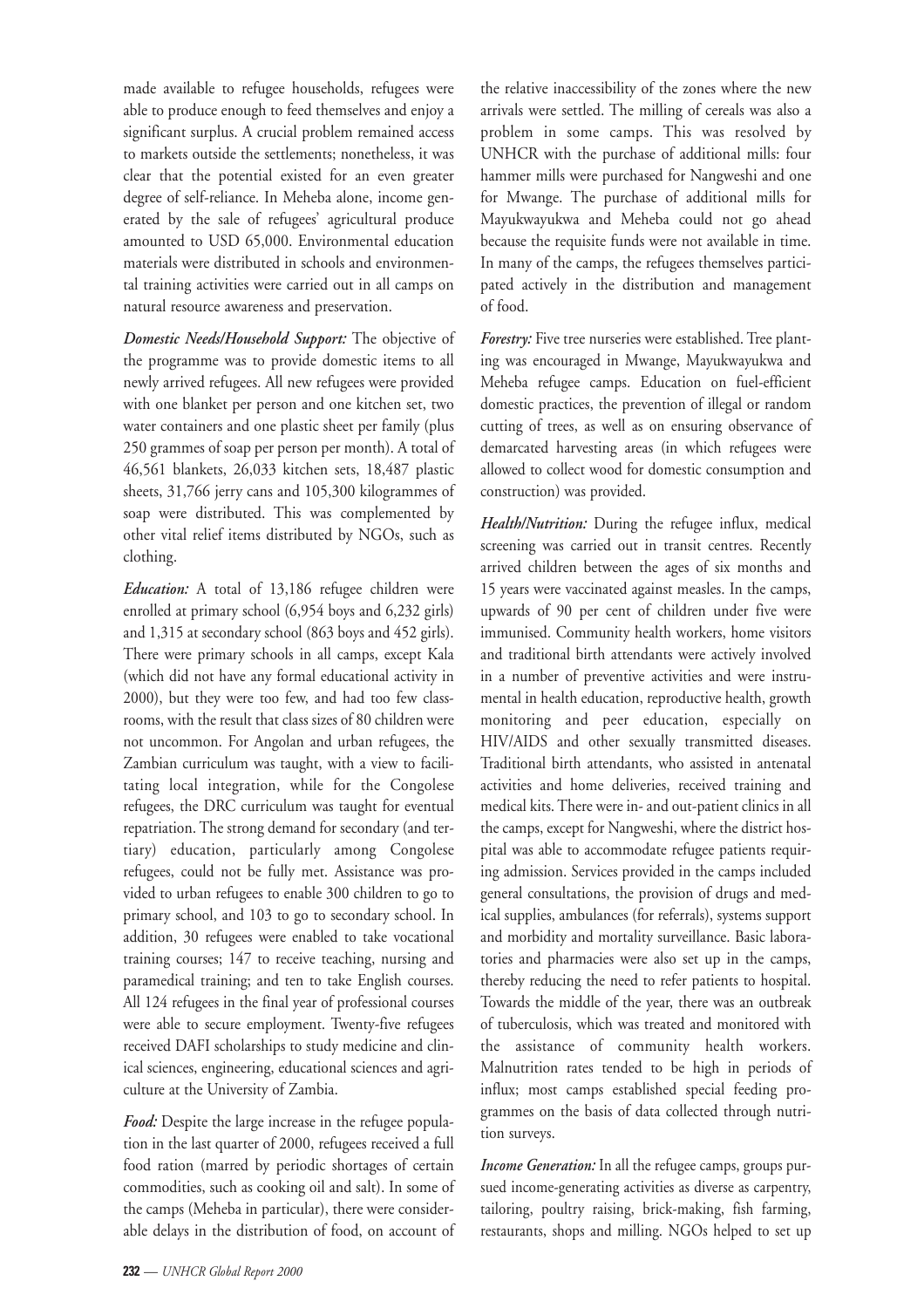revolving loans and provided assistance with management and accounting, as well as tools, equipment and other organisational assistance. Special efforts were made to benefit women; their participation varied between 25 and 55 percent, depending on the type of activity. In Mayukwayukwa, for example, a women's co-operative was set up to manage three hammer mills, which generated an estimated income of USD 8,600, while another mill run by a group of men generated some USD 4,300. In Mwange, Mayukwayukwa and Meheba there were 153 fish farms providing employment for 523 people. In Mwange, there was a co-operative of 14 carpenters; three marketing groups for tailors with a total membership of 130; thirty bee-keepers and 18 women running restaurants. In the urban areas, refugees were helped to obtain work permits and permits for self-employment. In addition, 14 unemployed professional refugees and 12 refugee students were placed with commercial companies.

*Legal Assistance:* Apart from assisting the Government in dealing with the problem of the presence of combatants among the refugees, a major exercise was launched during 2000 to register refugees in the urban centres, particularly Lusaka, and issue identity cards (1,900 by year's end). In the camps, a systematic and uniform process of registration had yet to be achieved.

*Livestock:* Through its implementing partners, UNHCR encouraged and supported activities such as poultry, bee-keeping and fish farming in Mwange, Mayukwayukwa and Meheba refugee camps. An implementing partner provided small loans for urban refugees to buy livestock in order to start small businesses.

*Operational Support (to Agencies):* Regular co-ordination meetings were held with implementing partners and the Government. The role of UNHCR was seriously affected by the financial difficulties in the last half of the year, making dialogue a real challenge. Nonetheless, all implementing partners received adequate financial and material support to be able to deliver assistance to the refugees. The constant expansion of the programme, in particular the refugee influxes in the last quarter of the year, resulted in additional needs in the areas of communications and transportation.

*Sanitation:* Most refugee families in the camps (73 per cent in Mwange and 100 per cent in Mayukwayukwa and Nangweshi) had their own latrines. UNHCR and its partners encouraged and helped refugees to build the latrines themselves, but vulnerable refugees had latrines built for them. Communal sanitary facilities and rubbish pits were built and maintained in transit and reception centres, markets, offices, distribution centres, schools and clinics. To complement these activities, education on hygiene was provided by sanitation information teams.

*Shelter/Other Infrastructure:* UNHCR sought to provide refugee families with adequate living space, community facilities and access to services, and to maintain a clean living environment. All camps were physically organised into blocks and zones with clusters of villages, adequate space for schools, distribution centres and health facilities. Some communal facilities were still temporary or semi-permanent structures, especially in the camps that received recent influxes (Mayukwayukwa, Meheba, Nangweshi and Kala). In general, access roads remained in poor condition in all camps except Mwange. Some construction activities had to be cancelled or postponed due to lack of funding. In addition, the unexpected increase in new arrivals transiting through Lusaka put an additional burden on temporary shelter.

*Transport/Logistics:* UNHCR and its implementing partners transported some 32,000 new arrivals from the transit centres to the refugee camps. Logistical problems were particularly acute during the rainy season from January to March when the Zambezi flood plains constitute a natural barrier running along the entire western border with Angola, making access to the Angolan refugees in this part of the country extremely difficult. With the assistance of WFP, an airlift was mounted to stock 300 metric tons of food in Kalabo and to transfer more than 2,000 refugees from Kalabo to Mongu, from where they were moved further inland by road to Nangweshi camp.

*Water:* In Kala camp, the emergency situation and sudden population increase necessitated an overhaul of the pumping and chlorination mechanisms and the pipe network, as well as new reservoirs. In Mwange, the pumping system was complemented with boreholes fitted with handpumps (generator-operated systems being costlier and more difficult to keep in good working order). The maximum distance to the nearest water point was reduced to about 350 metres. In Nangweshi, water was trucked to the camp before a reinforced pumping and reservoir system was installed. Water supply problems persisted in Meheba and Mayukwayukwa, particularly when the major influxes of refugees coincided with heavy rain in November and December, so boreholes could not be dug. Over the year, a total of 13 boreholes and 11 wells were dug in Mayukwayukwa to cater for earlier arrivals. These facilities were insufficient, however, and refugees still had to walk more than a kilometre to collect water.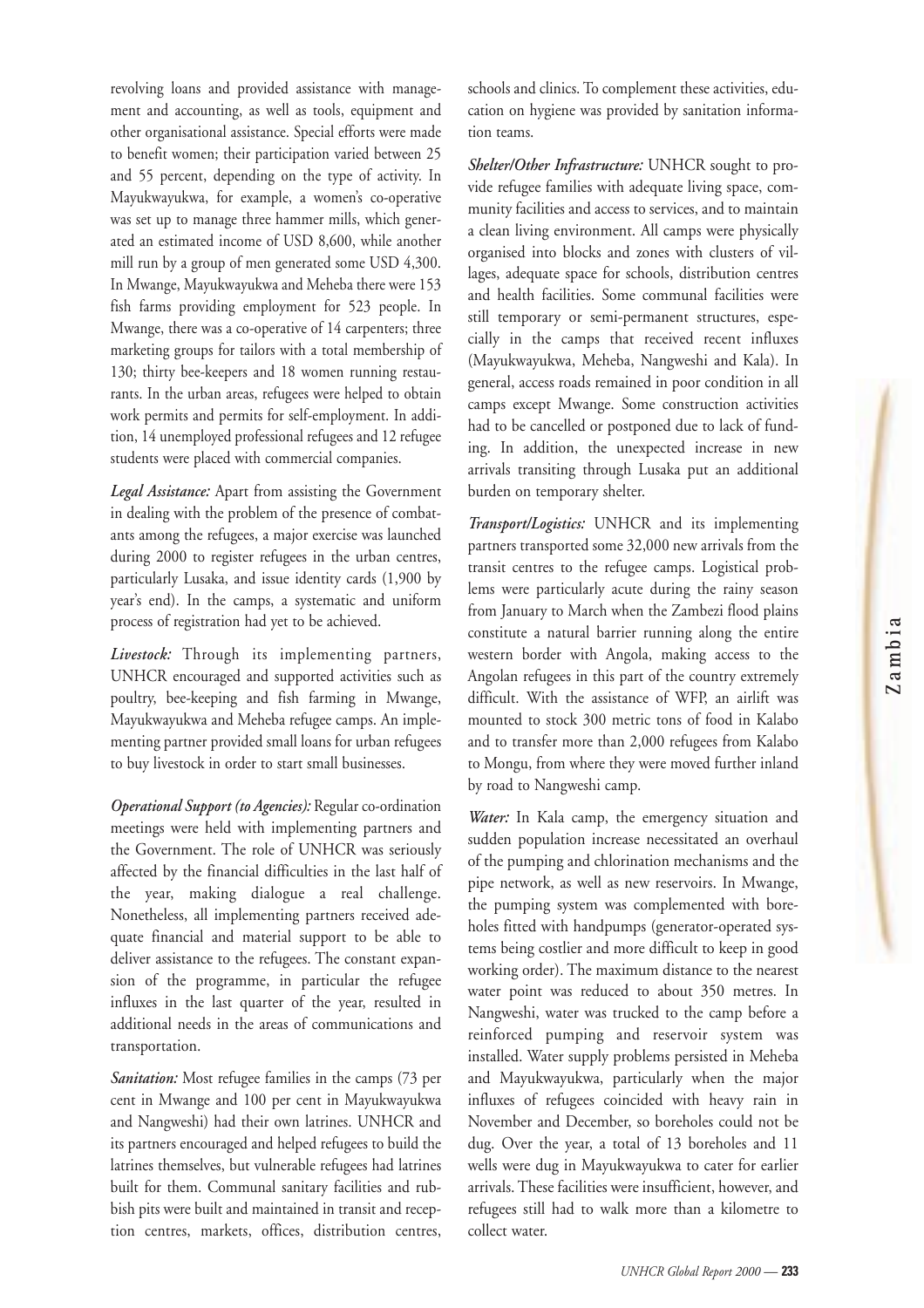## ORGANISATION AND I MPLEMENTATION

#### **Management**

The Office in Lusaka continued to be responsible for overall management and co-ordination of UNHCR's activities in Zambia, as well as in Malawi and Zimbabwe. In Zambia, apart from Lusaka, UNHCR had offices in Mongu, Kawambwa, Meheba and Mporokoso. The Regional Directorate for Southern Africa based in Pretoria continued to provide co-ordination and support in the areas of protection, programme planning, security, administration and contingency planning. UNHCR's programme in Zambia had a total of 55 staff (eight international and 43 national staff, as well as one JPO and three UNVs).

## **Working with Others**

During the year, UNHCR worked with six NGOs. UNHCR's principal government interlocutor was the Zambian Commissioner for Refugees, whose office was represented in all refugee camps. On specific issues relevant to UNHCR's programme in Zambia, other contacts were maintained with the relevant Government ministers and departments. Other partners included UN agencies such as UNDP, WFP, UNFPA, and other international organisations. The support received from IOM was greatly valued, particularly during the large refugee influxes.

## O VERALL A SSESSMENT

Although several crucial challenges were faced in 2000, the delivery of the programme was generally in keeping with internationally mandated principles and standards of protection. The effectiveness of UNHCR's response hinged on the preparation by all key actors of a contingency plan and the conclusion of a Memorandum of Understanding with specific partners. UNHCR contributed to maintaining the international community's interest in developments in Zambia by providing regular briefings to donors, issuing press releases and organising visits to the camps for donor representatives, other diplomats and journalists.

UNHCR's overriding objectives were to integrate new arrivals into the settlements and camps and maintain adequate assistance activities, but events hindered the achievement of planned targets. Plans were based on an estimate of 10,000 new arrivals over the course of the year 2000. By year's end, a total of 78,000 had been received. As more and more resources went into dealing with the new arrivals, fewer remained for the promotion of self-sufficiency and local integration for existing refugees. Furthermore, operations were constrained by delays in the procurement and delivery of essential relief items, staff shortages and some limitations of implementing partners.

On the positive side, the overall response to the emergencies in 2000 was effective. Complex protection problems were addressed appropriately and efficiently, aided by the positive attitude of the Zambian Government to stand by its international obligations. UNHCR's NGO partners also made a vital contribution, particularly during emergency periods, when they averted, or at least attenuated, several crises.

| <b>Offices</b>                                                                                    |  |  |  |  |
|---------------------------------------------------------------------------------------------------|--|--|--|--|
| Lusaka                                                                                            |  |  |  |  |
| Kawambwa                                                                                          |  |  |  |  |
| Meheba                                                                                            |  |  |  |  |
| Mongu                                                                                             |  |  |  |  |
| Mporokoso                                                                                         |  |  |  |  |
| <b>Partners</b>                                                                                   |  |  |  |  |
| <b>Government Agencies</b>                                                                        |  |  |  |  |
| Department of Social Welfare - Ministry of Labour,<br><b>Manpower Planning and Social Welfare</b> |  |  |  |  |
| Ministry of Home Affairs - Office of the Commissioner for<br>Refugees                             |  |  |  |  |
| <b>NGOs</b>                                                                                       |  |  |  |  |
| Care International                                                                                |  |  |  |  |
| International Catholic Migration Commission                                                       |  |  |  |  |
| Jesuit Refugee Services                                                                           |  |  |  |  |
| African Humanitarian Action                                                                       |  |  |  |  |
| The Lutheran World Federation                                                                     |  |  |  |  |
| Young Men's Christian Association                                                                 |  |  |  |  |
| <b>Other</b>                                                                                      |  |  |  |  |
| <b>United Nations Volunteers</b>                                                                  |  |  |  |  |